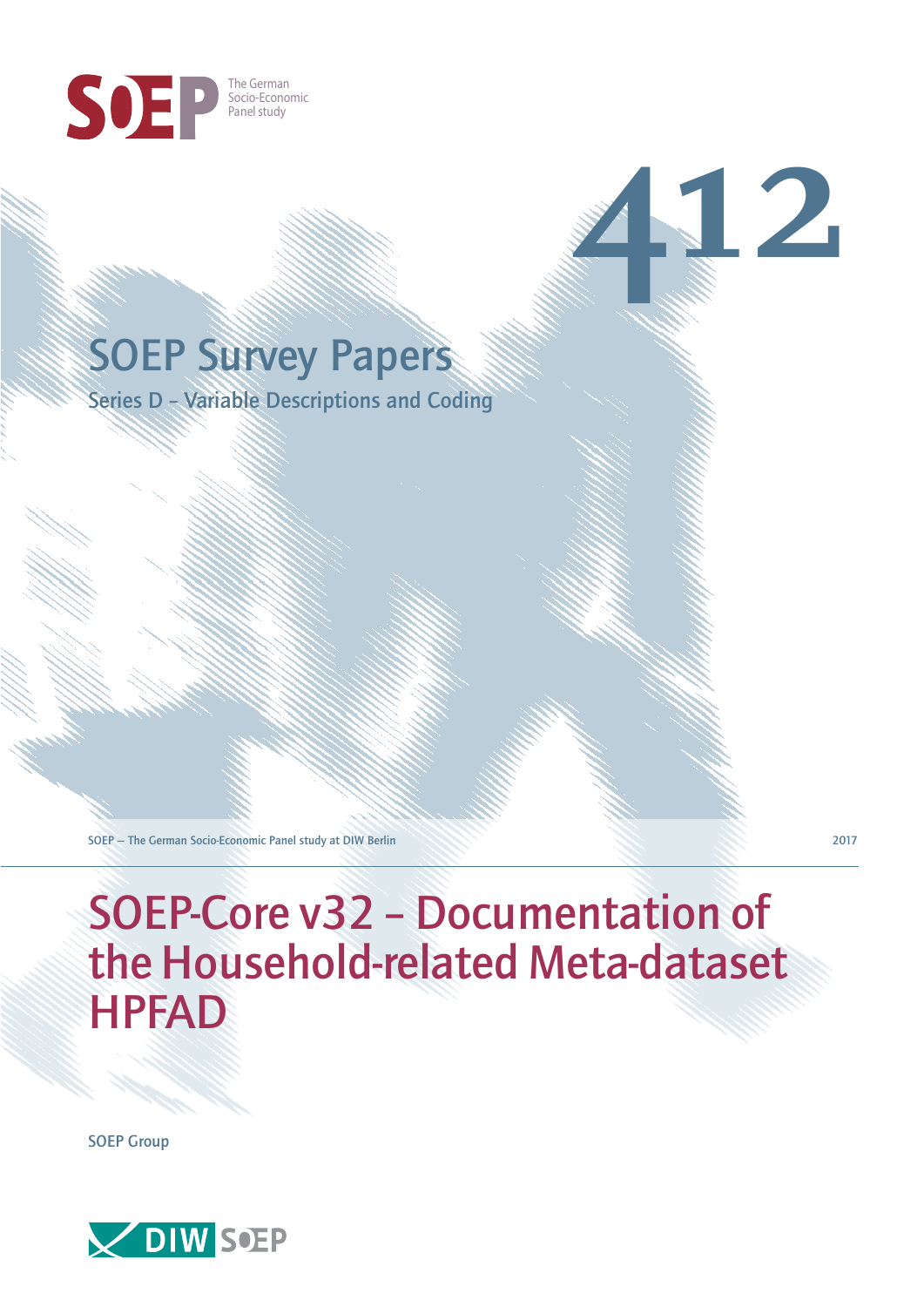Running since 1984, the German Socio-Economic Panel study (SOEP) is a wide-ranging representative longitudinal study of private households, located at the German Institute for Economic Research, DIW Berlin.

The aim of the SOEP Survey Papers Series is to thoroughly document the survey's data collection and data processing. The SOEP Survey Papers is comprised of the following series:

- Series A Survey Instruments (Erhebungsinstrumente)
- Series B Survey Reports (Methodenberichte)
- Series C Data Documentation (Datendokumentationen)
- Series D Variable Descriptions and Coding
- Series E SOEPmonitors
- Series F SOEP Newsletters
- Series G General Issues and Teaching Materials
- The SOEP Survey Papers are available at http://www.diw.de/soepsurveypapers

Editors:

Dr. Jan Goebel, DIW Berlin

- Prof. Dr. Martin Kroh, DIW Berlin and Humboldt Universität Berlin
- Prof. Dr. Carsten Schröder, DIW Berlin and Freie Universität Berlin
- Prof. Dr. Jürgen Schupp, DIW Berlin and Freie Universität Berlin

Please cite this paper as follows:

SOEP Group, 2017. SOEP-Core v32 – Documentation of the Household-related Meta-dataset HPFAD. SOEP Survey Papers 412: Series D – Variable Descriptions and Coding. Berlin: DIW Berlin/SOEP



This work is licensed under a Creative Commons Attribution-ShareAlike 4.0 International License. © 2017 by SOEP ISSN: 2193-5580 (online) DIW Berlin German Socio-Economic Pan[el \(SOEP\)](http://creativecommons.org/licenses/by-sa/4.0/) Mohrenstr. 58 10117 Berlin Germany soeppapers@diw.de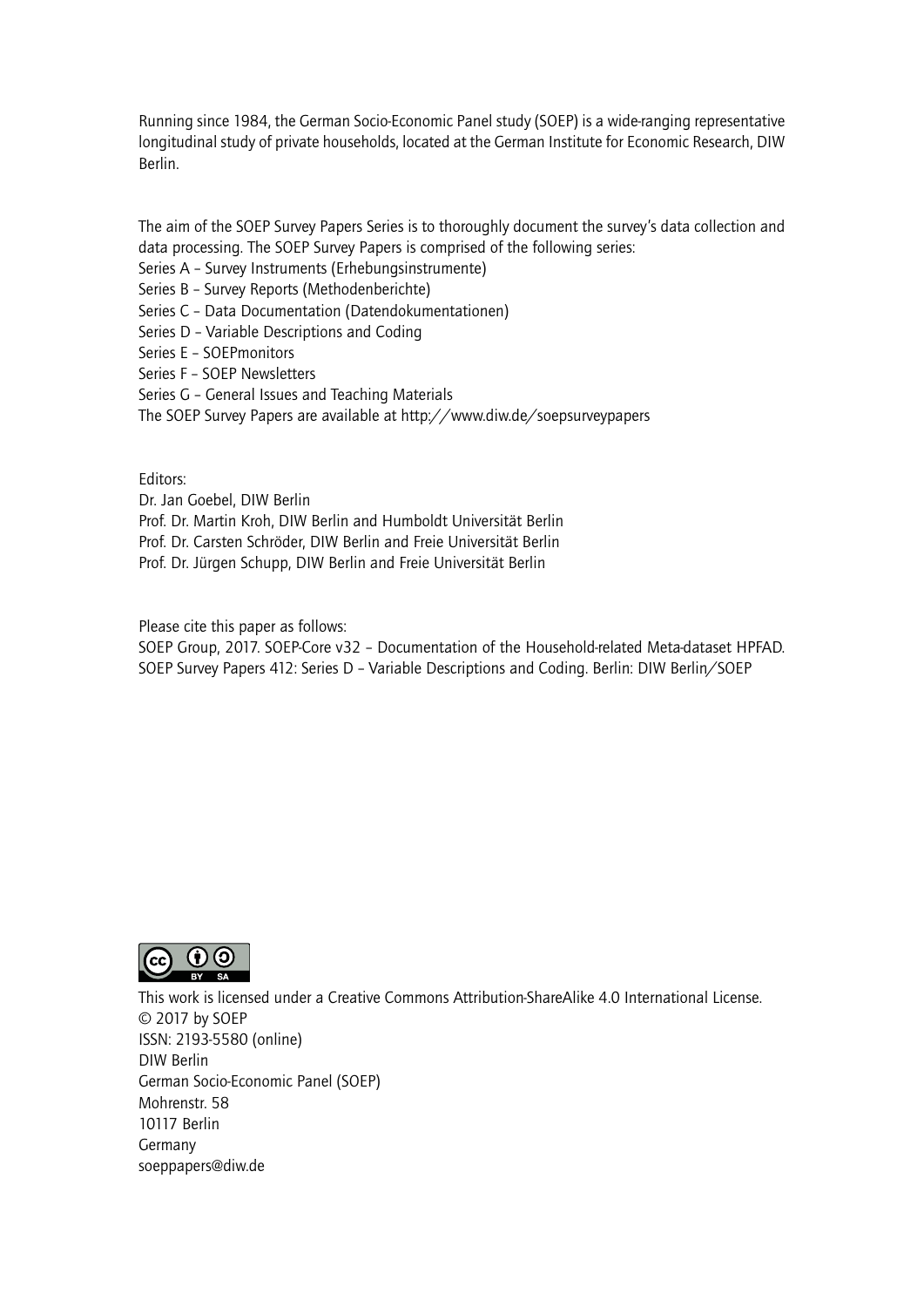

## SOEP-Core v32 – Documentation of the Household-related Meta-dataset HPFAD

SOEP Group

2017

The file hpfad is part of a collection, which is released with doi:10.5684/soep.v32.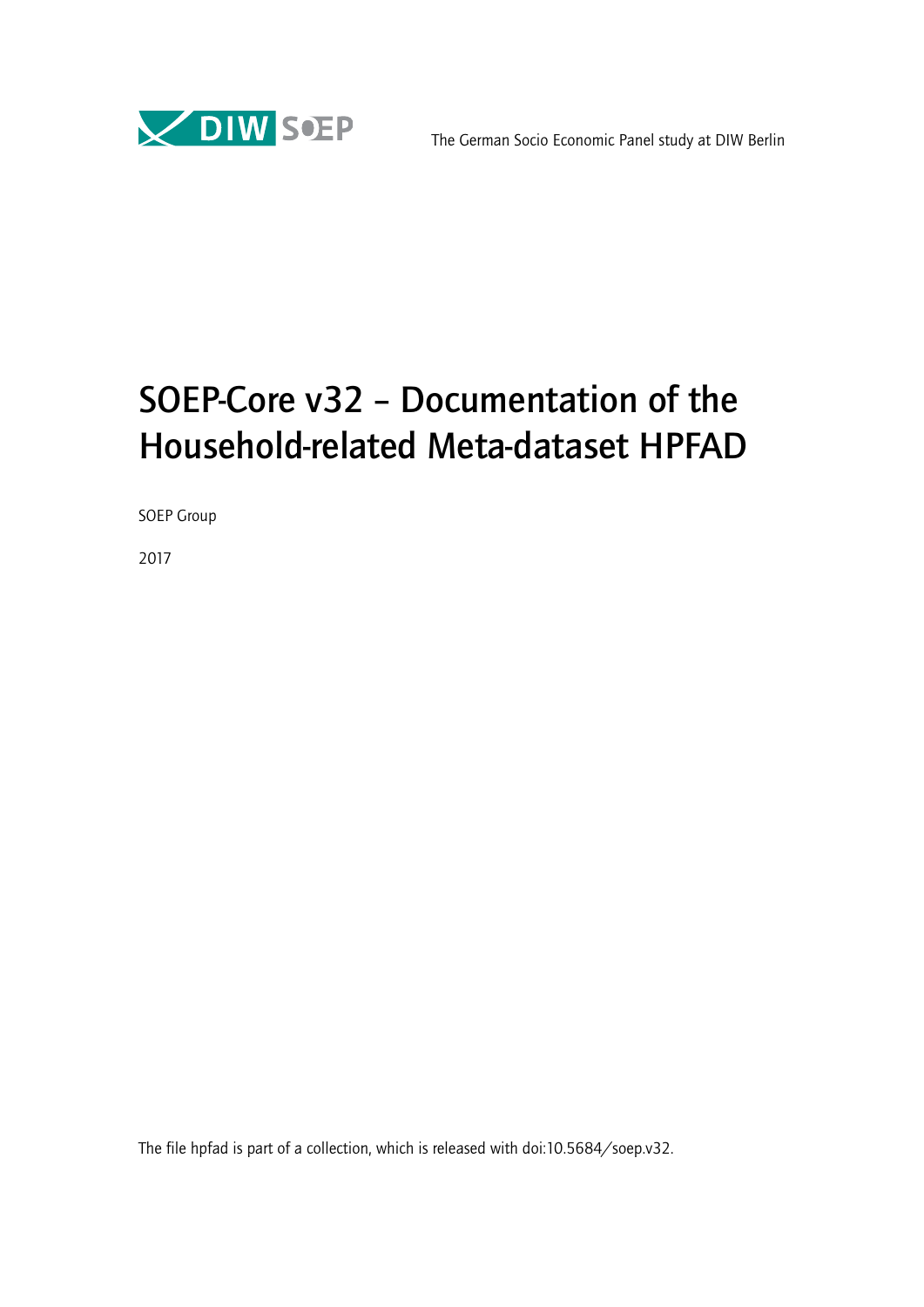## **Contents**

| 1 General Information                                                                                    |  |
|----------------------------------------------------------------------------------------------------------|--|
| 2 Variables in File HPFAD                                                                                |  |
|                                                                                                          |  |
|                                                                                                          |  |
|                                                                                                          |  |
| \$HHNR - Current Wave Household Number 1984 [generic] 3                                                  |  |
| $$HNETTO - Current Wave Survey Status 1984 [generic \dots \dots \dots \dots \dots \dots \dots \dots \ 4$ |  |
| \$HPOP – Sample Membership 1984 [qeneric] $\ldots \ldots \ldots \ldots \ldots \ldots \ldots \ldots$      |  |
| \$SAMPREG - Current Wave Sample Region 1991 [generic] 5                                                  |  |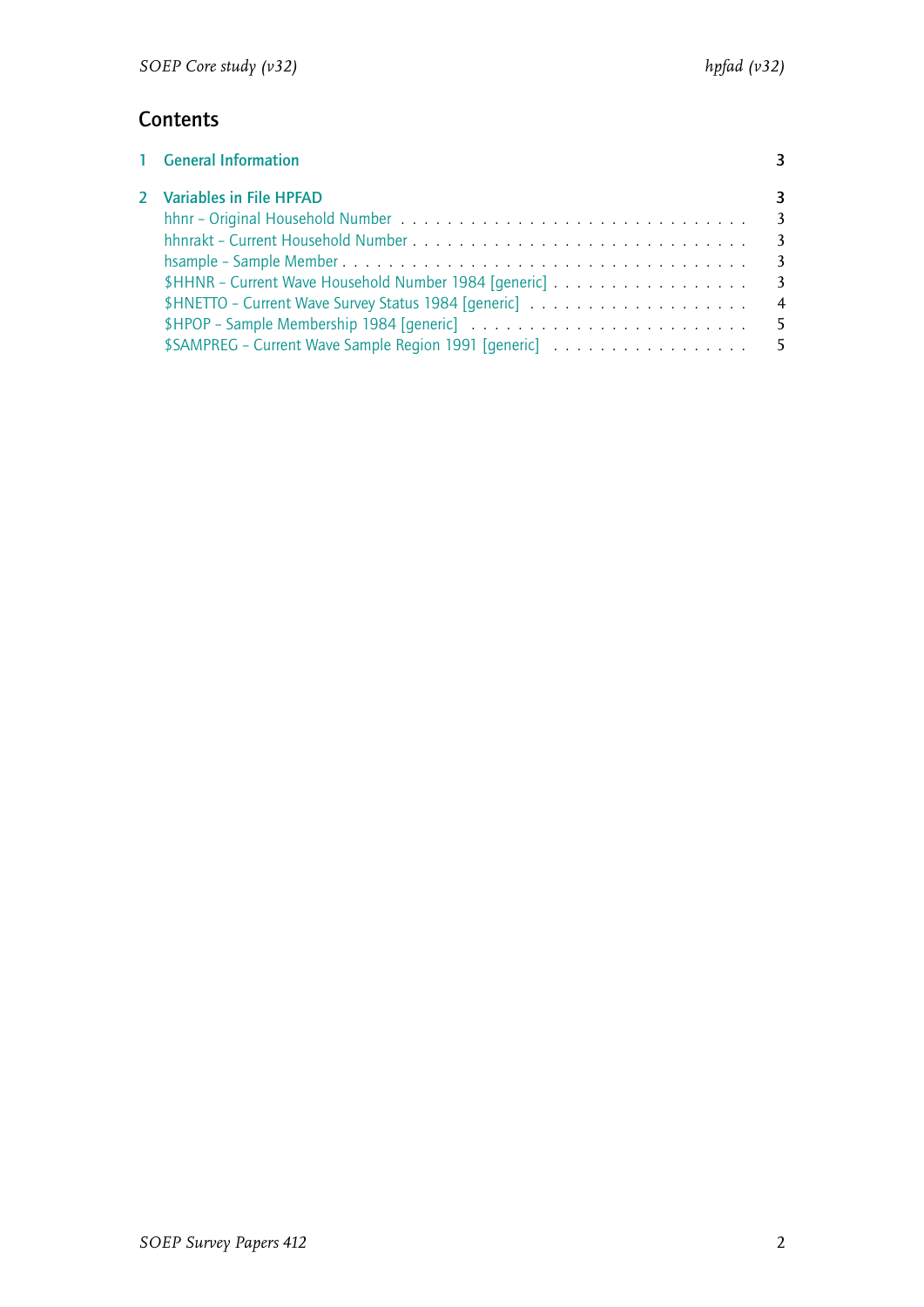## <span id="page-4-0"></span>1 General Information

One of the biggest assets of the SOEP data is their longitudinal nature, i.e. repeated observations of the same unit (person or household) over time. There are two datasets which should be the building block of any analysis, as they allow to define longitudinal populations very easily: PPFAD and HPFAD. HPFAD includes all households which have been interviewed successfully at least once. Similarly, PPFAD contains all persons who have ever lived in a household that has participated in the SOEP, i.e. that has been captured in HPFAD, including non-respondents and children. Both datafiles contain one record per household or person, respectively, with wave-specific variables for each year's survey status. In addition to some time-invariant information (like gender, year of birth, migrant status), these files contain all necessary identifiers to combine other files with PPFAD and HPFAD.

## <span id="page-4-1"></span>2 Variables in File HPFAD

<span id="page-4-4"></span><span id="page-4-3"></span><span id="page-4-2"></span>

|                                    | hhnr - Original Household Number                                     |             |  |
|------------------------------------|----------------------------------------------------------------------|-------------|--|
| hhnrakt - Current Household Number |                                                                      |             |  |
|                                    | hsample - Sample Member                                              |             |  |
|                                    |                                                                      |             |  |
| 1                                  | [1] A 1984 Initial Sample (West)                                     | 8267        |  |
| 2                                  | [2] B 1984 Migration (until 1983, West)                              | 2642        |  |
| 3                                  | [3] C 1990 Initial Sample (East)                                     | 4070        |  |
| 4                                  | [4] D 1994/5 Migration (1984-1994, West)                             | 886         |  |
| 5                                  | [5] E 1998 Refreshment                                               | 1389        |  |
| 6                                  | [6] F 2000 Refreshment                                               | 7831        |  |
| 7                                  | [7] G 2002 High Income                                               | 1701        |  |
| 8                                  | [8] H 2006 Refreshment                                               | 1746        |  |
| 9                                  | [9] I 2009 Innovation Sample                                         | 1756        |  |
| 10 <sup>°</sup>                    | [10] J 2011 Refreshment                                              | 3444        |  |
| 11                                 | [11] K 2012 Refreshment                                              | 1658        |  |
| $12 \overline{ }$                  | [12] L1 2010 Birth Cohort (2007-2010)                                | 2250        |  |
| 13                                 | [13] L2 2010 Family Type (Low-Income, Single-Parent, Large Families) | 2964        |  |
| 14                                 | [14] L3 2011 Family Type (Single-Parent, Large Families)             | 1046        |  |
| 15                                 | [15] M1 2013 Migration (1995-2011)                                   | 2945        |  |
| 16                                 | [16] M2 2015 Migration (2009-2013)                                   | 9999        |  |
| $-1$                               | [-1] No Answer                                                       | 0           |  |
| $-2$                               | [-2] Does not apply                                                  | 0           |  |
| $-3$                               | [-3] Answer improbable                                               | 0           |  |
| $-4$                               | [-4] Inadmissible multiple response                                  | $\mathbf 0$ |  |
| $-5$                               | [-5] Not included in this version of the questionnaire               | 0           |  |
| $-6$                               | [-6] Version of questionnaire with modified filtering                | 0           |  |

Unchanging sample membership at first contact with SOEP (at the point of selection of the original household into the sample).

*For more information, contact:* Peter Krause (Tel. 030-89789-690)

<span id="page-4-5"></span>\$HHNR – Current Wave Household Number 1984 [generic]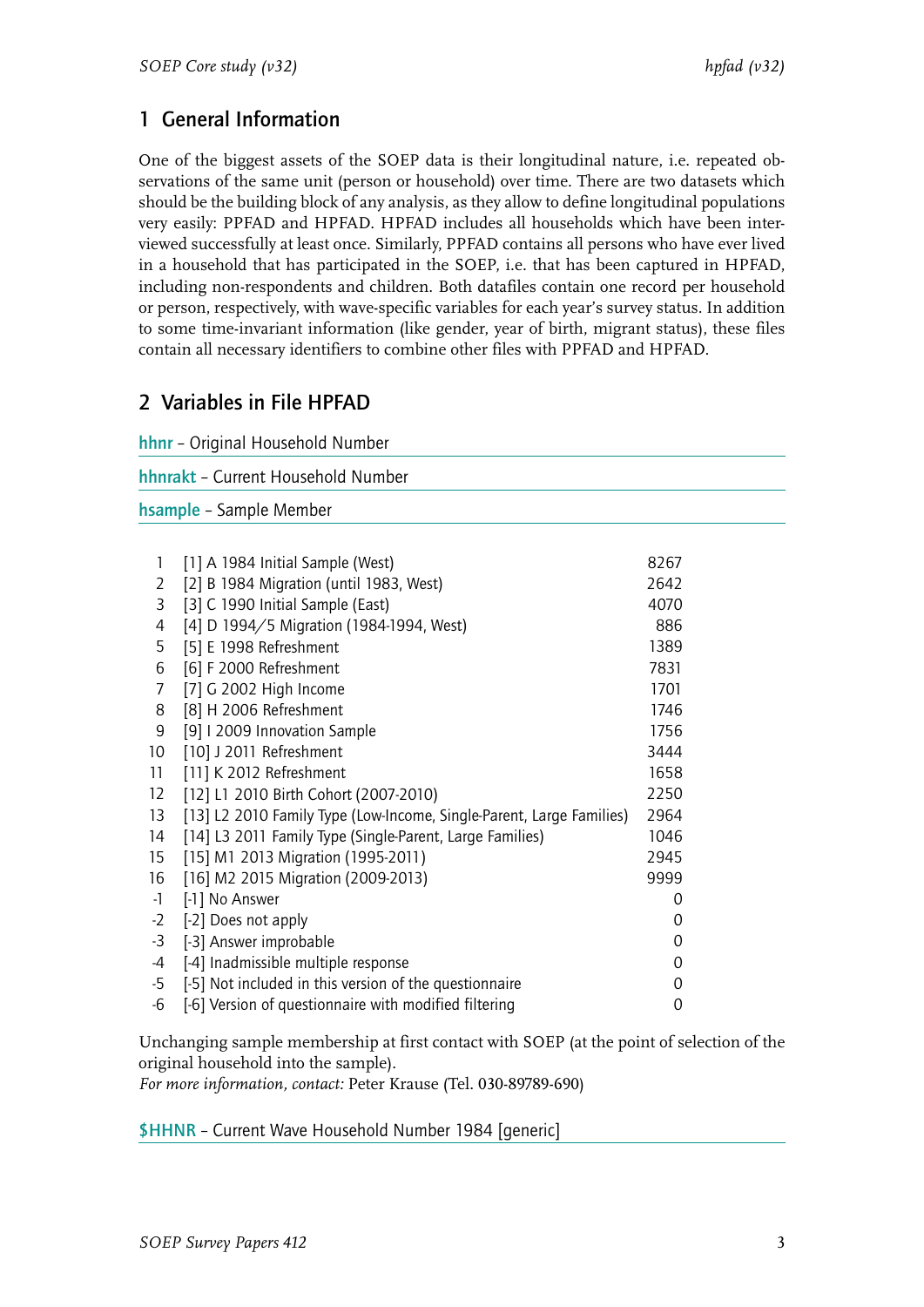| 19    |                     | 1              |
|-------|---------------------|----------------|
| 27    |                     | 1              |
| 35    |                     | $\mathbf{1}$   |
| 43    |                     | 1              |
| 51    |                     | 1              |
| 60    |                     | $\mathbf{1}$   |
| 78    |                     | 1              |
| 86    |                     | $\mathbf{1}$   |
| 94    |                     | 1              |
| 108   |                     | 1              |
| 116   |                     | 1              |
| 124   |                     | 1              |
| 132   |                     | $\mathbf{1}$   |
| 140   |                     | 1              |
| 159   |                     | 1              |
|       | (5892 rows omitted) | 5892           |
| 59560 |                     | 1              |
| 59579 |                     | $\mathbf{1}$   |
| 59587 |                     | 1              |
| 59595 |                     | 1              |
| 59609 |                     | 1              |
| 59617 |                     | $\overline{1}$ |
| 59625 |                     | 1              |
| 59633 |                     | 1              |
| 59641 |                     | $\mathbf{1}$   |
| 59650 |                     | 1              |
| 59668 |                     | $\overline{1}$ |
| 59676 |                     | 1              |
| 59684 |                     | 1              |
| 59692 |                     | 1              |
| $-2$  |                     | 48673          |

*Waves:* all

current household number = HHNRAKT [This information can be related to a specific variable and is not necessary generic.]

*For more information, contact:* Peter Krause (Tel. 030-89789-690)

\$HNETTO – Current Wave Survey Status 1984 [generic]

| 1 [1] Successful HH Interview                             | 5921  |
|-----------------------------------------------------------|-------|
| 2 [2] HH In Brutto Only                                   |       |
| -1 [-1] No Answer                                         |       |
| -2 [-2] Does not apply                                    | 48673 |
| -3 [-3] Answer improbable                                 |       |
| -4 [-4] Inadmissible multiple response                    | 0     |
| -5 [-5] Not included in this version of the questionnaire | 0     |
| -6 [-6] Version of questionnaire with modified filtering  |       |

#### *Waves:* all

Wave-specific survey status: for \$HNETTO=1 there is a HH interview in the respective year,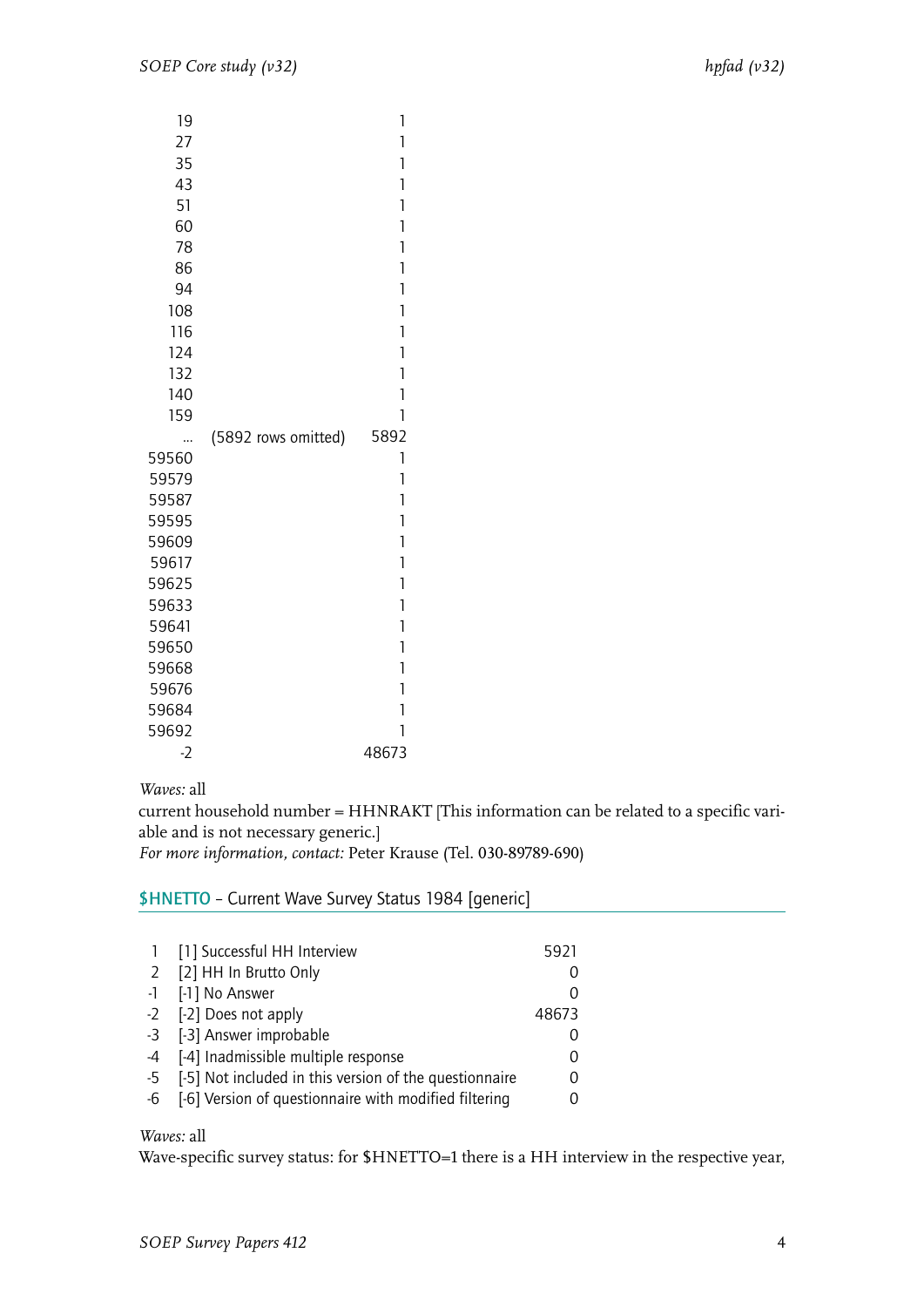i.e. an entry in the file \$H. For \$HNETTO=2 there is only an entry in the file \$HBRUTTO, but the HH could not be interviewed (the reason for which is given by the variable \$HERGS in the file \$HBRUTTO). [This information can be related to a specific variable and is not necessary generic.]

*For more information, contact:* Peter Krause (Tel. 030-89789-690)

### \$HPOP – Sample Membership 1984 [generic]

|      | [1] Private HH, German HH-Head                         | 4513  |
|------|--------------------------------------------------------|-------|
|      | [2] Private HH, Foreign HH-Head                        | 1350  |
| -3   | [3] Institutionalized HH, German HH-Head               | 15    |
| 4    | [4] Institutionalized HH, Foreign HH-Head              | 43    |
| $-1$ | [-1] No Answer                                         | 0     |
|      | -2 [-2] Does not apply                                 | 48673 |
| $-3$ | [-3] Answer improbable                                 |       |
| $-4$ | [-4] Inadmissible multiple response                    |       |
| $-5$ | [-5] Not included in this version of the questionnaire |       |
| -6   | [-6] Version of questionnaire with modified filtering  |       |

#### *Waves:* all

\$POP was derived from \$WUM2 (in \$HBRUTTO diffentiating private from institutional households) as well as \$PNAT and \$STELL (nationality and relationship to HH head in \$PBRUTTO). Missing values are imputed taking into account respondent's history. Thus the only admissible missing value is "-2", which means "does not apply". The variable is therefore of particular importance, as it is used to compute cross-sectional weights. The variable corresponds with \$POP in PPFAD. [This information can be related to a specific variable and is not necessary generic.]

*For more information, contact:* Peter Krause (Tel. 030-89789-690)

\$SAMPREG – Current Wave Sample Region 1991 [generic]

|      | 1 [1] West-Germany                                     | 5106     |
|------|--------------------------------------------------------|----------|
|      | 2 [2] East-Germany                                     | 2229     |
|      | -1 [-1] No Answer                                      |          |
|      | -2 [-2] Does not apply                                 | 47259    |
|      | -3 [-3] Answer improbable                              |          |
|      | -4 [-4] Inadmissible multiple response                 |          |
| $-5$ | [-5] Not included in this version of the questionnaire | $\Omega$ |
| -6   | [-6] Version of questionnaire with modified filtering  |          |

#### *Waves:* since 1990

The first East survey (1990=Wave G) of SOEP led to an expansion of the survey area beyond the West sample that was carried out up to 1984. In connection with the SOEP concept of following SOEP respondents continuously from one year to the next, explicitly reflecting spatial mobility, households that leave the "area" of the original sample (former Federal Republic of Germany, within the borders existing up to 3 October 1990 for Samples A and B, or for the former GDR for Sample C) and continue to take part in SOEP are interviewed at their new address. Because of this interregional mobility between West and East Germany, which has been registered in SOEP since the second East wave (1991=Wave H), using the original sample number (which does not change over time) to distinguish households produces in